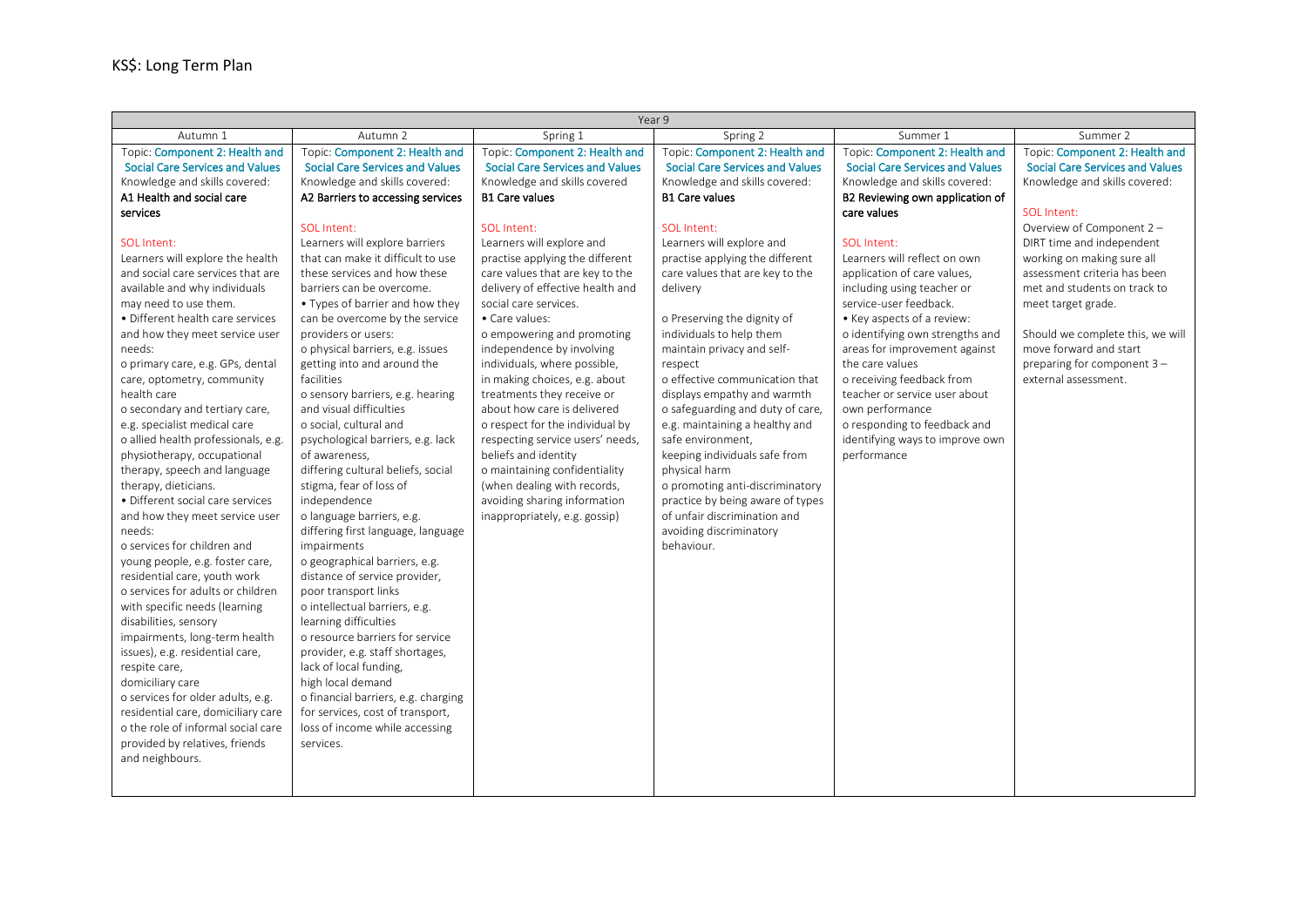| Milestones/outcomes:                  | Milestones/outcomes:               | Milestones/outcomes:                  | Milestones/outcomes:              | Milestones/outcomes:                | Milestones/outcomes:                |  |  |
|---------------------------------------|------------------------------------|---------------------------------------|-----------------------------------|-------------------------------------|-------------------------------------|--|--|
| HPA: To know a range of health        | HPA: To know how health and        | HPA: To know in detail all care       | HPA: To know how to               | HPA: To know and demonstrate        | HPA: To know and demonstrate        |  |  |
| and social care services and          | social care services meet the      | values professionals should           | demonstrate care values           | all care values independently in    | all care values independently in    |  |  |
| what they offer. Giving clear         | needs of individuals in a given    | follow when working in HSC            | towards service users.            | a health or social care context.    | a health or social care context.    |  |  |
| examples.                             | scenario, explaining how           | setting.                              | To be able to assess positive and |                                     |                                     |  |  |
| To be able to clearly explain         | barriers for one service can be    | To be able to analyse the             | negative aspects of own           | To be able to make suggestions      | To be able to make suggestions      |  |  |
| how health and social care            | overcome                           | importance of all care values         | demonstration of the care         | for improvements of own             | for improvements of own             |  |  |
| services meet the needs of            | To be able to assess the           | professionals should follow           | Values and comment on aspects     | application of all care values      | application of all care values      |  |  |
| individuals in a given scenario.      | suitability of health and          | when working in HSC setting.          | of feedback.                      | that incorporate feedback           | that incorporate feedback           |  |  |
|                                       | social care services for           |                                       |                                   | received.                           | received.                           |  |  |
| <b>MPA:</b> To know some health and   | Individuals in a given scenario,   | MPA: To know at least 4 care          | <b>MPA:</b> To know how to        |                                     |                                     |  |  |
| social care services and what         | making justified and realistic     | values professionals should           | demonstrate care values           | <b>MPA:</b> To know and demonstrate | <b>MPA:</b> To know and demonstrate |  |  |
| they offer. Giving some               | suggestions for how barriers for   | follow when working in HSC            | towards service users.            | most of the care values             | most of the care values             |  |  |
| examples.                             | one service can be overcome.       | setting.                              | To be able to explain positive    | independently in a health or        | independently in a health or        |  |  |
| To be able to describe how            |                                    | To be able to explain the             | and negative aspects of own       | social care context.                | social care context.                |  |  |
| health and social care services       | <b>MPA:</b> To know how health and | importance of at least 4 care         | demonstration of the care         |                                     |                                     |  |  |
| meet the needs of individuals in      | social care services meet the      | values professionals should           | values and comment on aspects     | To be able to make suggestions      | To be able to make suggestions      |  |  |
| a given scenario.                     | needs of individuals in a given    | follow when working in HSC            | of feedback.                      | for improvements of own             | for improvements of own             |  |  |
|                                       | scenario, describing how           | setting.                              | Transition: To know how to        | application for most of the care    | application for most of the care    |  |  |
| <b>Transition:</b> To know at least 2 | barriers for one service can be    |                                       | demonstrate care values           | values that incorporate             | values that incorporate             |  |  |
| and what they offer. Giving           | overcome                           | <b>Transition:</b> To know at least 2 | towards service users.            | feedback received.                  | feedback received.                  |  |  |
| some examples.                        | To be able to explain the          | care values professionals should      |                                   |                                     |                                     |  |  |
| To be able to identify how            | suitability of health and          | follow when working in HSC            | To be able to describe positive   | Transition: To know and             | Transition: To know and             |  |  |
| health and social care services       | social care services for           | setting.                              | and negative aspects of own       | demonstrate some of the care        | demonstrate some of the care        |  |  |
| meet the needs of individuals in      | Individuals in a given scenario,   | To be able to describe the            | demonstration of the care         | values independently in a health    | values independently in a health    |  |  |
| a given scenario.                     | making some suggestions for        | importance of at least 2 care         | values.                           | or social care context.             | or social care context.             |  |  |
|                                       | how barriers for one service can   | values professionals should           |                                   |                                     |                                     |  |  |
|                                       | be overcome.                       | follow when working in HSC            |                                   | To be able to make suggestions      | To be able to make suggestions      |  |  |
|                                       |                                    | setting.                              |                                   | for improvements of own             | for improvements of own             |  |  |
|                                       | Transition: To know how some       |                                       |                                   | application for some of the care    | application for some of the care    |  |  |
|                                       | (at least 2) health and social     |                                       |                                   | values that incorporate             | values that incorporate             |  |  |
|                                       | care services meet the needs of    |                                       |                                   | feedback received.                  | feedback received.                  |  |  |
|                                       | individuals in a given scenario.   |                                       |                                   |                                     | $\ddotsc$                           |  |  |
|                                       | To be able to describe the         |                                       |                                   |                                     |                                     |  |  |
|                                       | suitability of health and          |                                       |                                   |                                     |                                     |  |  |
|                                       | social care services for           |                                       |                                   |                                     |                                     |  |  |
|                                       | Individuals in a given scenario.   |                                       |                                   |                                     |                                     |  |  |
| End of Year Milestones/Outcomes:      |                                    |                                       |                                   |                                     |                                     |  |  |
| HPA: To know and to be able to        |                                    |                                       |                                   |                                     |                                     |  |  |
| MPA: To know and to be able to        |                                    |                                       |                                   |                                     |                                     |  |  |
| Transition: To know and to be able to |                                    |                                       |                                   |                                     |                                     |  |  |

| Year 10                                              |  |  |  |  |        |  |
|------------------------------------------------------|--|--|--|--|--------|--|
| Autumn 1<br>Summer<br>Spring 2<br>Autumn<br>Spring 1 |  |  |  |  | Summer |  |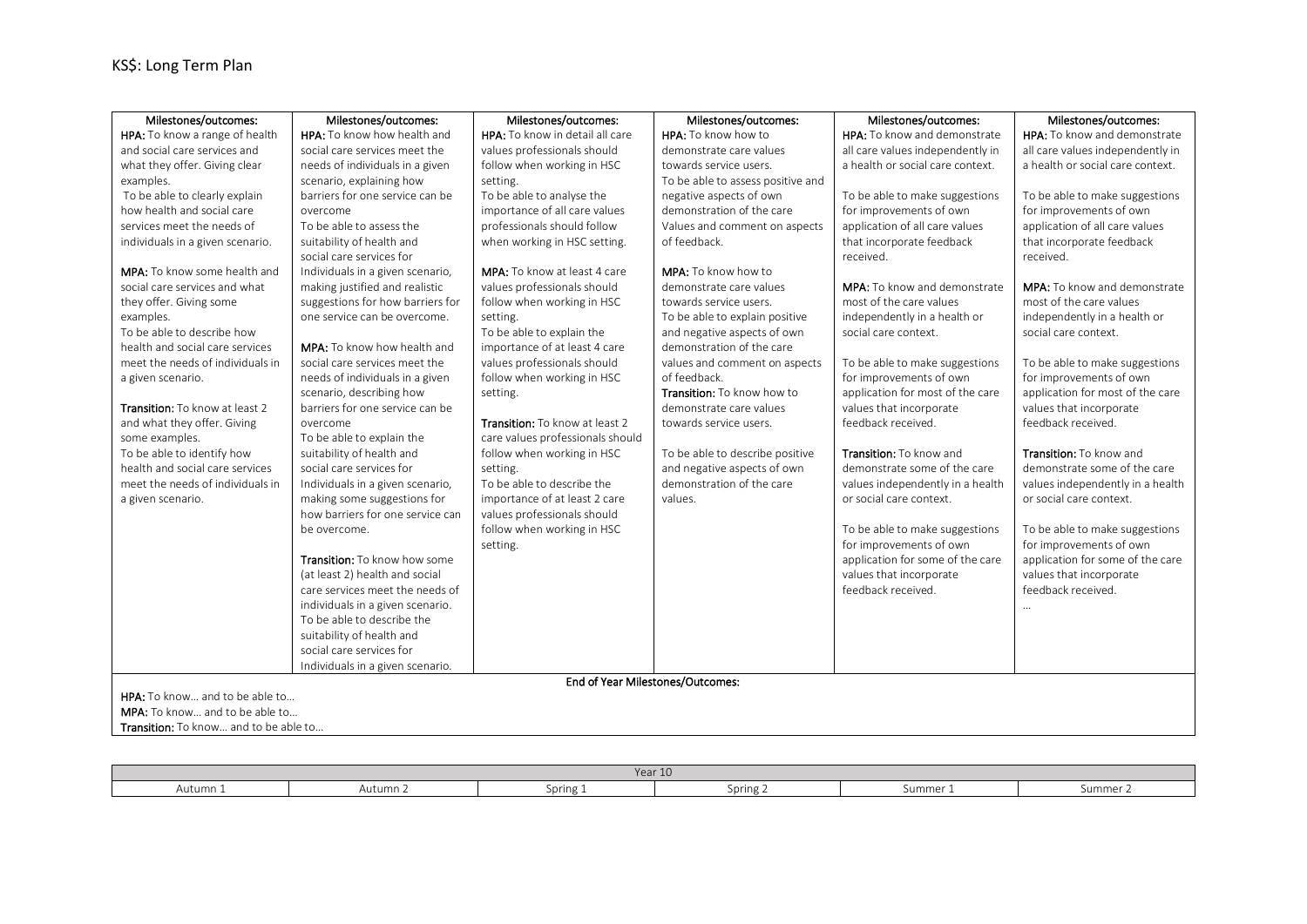| Topic:                           | Topic:                              | Topic:                             | Topic:                              | Topic:                              | Topic:                           |
|----------------------------------|-------------------------------------|------------------------------------|-------------------------------------|-------------------------------------|----------------------------------|
| Knowledge and skills covered:    | Knowledge and skills covered:       | Knowledge and skills covered:      | Knowledge and skills covered:       | Knowledge and skills covered:       | Knowledge and skills covered:    |
| Learners will explore how        | A Factors that affect health and    | <b>B1 Physiological indicators</b> | C1Health and wellbeing              |                                     | Learning aim A: Understand       |
| factors can affect an            | wellbeing                           |                                    | improvement plans                   | SOL Intent:                         | human growth and                 |
| individual's health and          | A1 Factors affecting health and     | SOL Intent:                        | SOI Intent:                         | To achieve a grade learners are     | development across               |
| wellbeing positively or          | wellbeing                           | Learners will interpret            |                                     | expected to demonstrate these       | life stages and the factors that |
| negatively. This links to, and   |                                     | indicators that can be used to     | Learners will explore the features  | attributes across the essential     | affect it                        |
| extends, knowledge and           | SOI Intent:                         | measure physiological health,      | of health and wellbeing             | Content of the component. The       | A1 Human growth and              |
| understanding of life events     |                                     | interpreting data using            | improvement plans. It links to,     | principle of best fit will apply in | development across life stages   |
| covered in                       | • Social, emotional and cultural    | published guidance.                | and consolidates, knowledge and     | awarding grades.                    |                                  |
| Component 1, but here the        | factors that can have positive or   | • Physiological indicators that    | understanding from Component        |                                     | SOL Intent:                      |
| focus is on health and           | negative effects on                 | are used to measure health:        | 2, in particular support services   | This term will be based on          |                                  |
| wellbeing.                       | health and wellbeing:               | o pulse (resting and recovery      | and also care values in terms of    | revision and examination            |                                  |
|                                  | o social interactions, e.g.         | rate after exercise)               | the need for a person-centred       | support as learners will be         | Learners will explore different  |
| SOL Intent:                      | supportive/unsupportive             | o blood pressure                   | approach.                           | expected to sit their first         | aspects of growth and            |
| • Definition of health and       | relationships,                      | o peak flow                        | • The importance of a person-       | attempt in May 2020                 | development across the life      |
| wellbeing: a combination of      | social integration/isolation        | o body mass index (BMI).           | centred approach that takes into    |                                     | stages using the physical,       |
| physical health and social and   | o stress, e.g. work-related         | • Using published guidance to      | account an individual's needs,      |                                     | intellectual, emotional and      |
| emotional wellbeing, and not     | o willingness to seek help or       | interpret data relating to these   | wishes and circumstances.           |                                     | social (PIES) classification.    |
| just the absence of disease or   | access services, e.g. influenced by | physiological indicators.          | . Information to be included in     |                                     | · Main life stages:              |
| illness.                         | culture, gender, education.         | • The potential significance of    | plan:                               |                                     | o infants (birth to 2 years)     |
| . Physical and lifestyle factors | • Economic factors that can have    | abnormal readings: risks to        | o recommended actions to            |                                     | o early childhood (3-8 years)    |
| that can have positive or        | positive or negative effects on     | physical health                    | improve health and wellbeing        |                                     | o adolescence (9-18 years)       |
| negative effects on health       | health and wellbeing:               |                                    | o short-term (less than six         |                                     | o early adulthood (19-45 years)  |
| and wellbeing:                   | o financial resources.              | <b>B2 Lifestyle indicators</b>     | months) and long-term targets       |                                     | o middle adulthood (46-65        |
| o genetic inheritance, including | • Environmental factors that can    | Learners will interpret lifestyle  | o appropriate sources of support    |                                     | years)                           |
| inherited conditions and         | have positive or negative effects   | data in relation to risks posed    | (formal and/or informal).           |                                     | o later adulthood (65+ years).   |
| predisposition to other          | on health and wellbeing:            | to physical health.                | C2 Obstacles to implementing        |                                     | . PIES growth and development    |
| conditions                       | o environmental conditions, e.g.    | · Interpretation of lifestyle      | plans                               |                                     | in the main life stages:         |
| o ill health (acute and chronic) | levels of pollution, noise          | data, specifically risks to        | Learners will explore the           |                                     | o physical growth and            |
| o diet (balance, quality and     | o housing, e.g. conditions,         | physical health associated with:   | obstacles that individuals can      |                                     | development across the life      |
| amount)                          | location.                           | o smoking                          | face when implementing these        |                                     | stages, including gross and fine |
| o amount of exercise             | • The impact of life events         | o alcohol consumption              | plans and how they may be           |                                     | motor skills, growth patterns,   |
| o substance use, including       | relating to relationship changes    | o inactive lifestyles              | mitigated.                          |                                     | primary and secondary sexual     |
| alcohol, nicotine, illegal drugs | and changes in life                 |                                    |                                     |                                     | characteristics,                 |
| and misuse of                    | circumstances                       |                                    | · Potential obstacles:              |                                     | menopause, loss of mobility,     |
| prescribed drugs                 |                                     |                                    | o emotional/psychological - lack    |                                     | muscle tone/strength and skin    |
| o personal hygiene.              |                                     |                                    | of motivation, low self-esteem,     |                                     | elasticity                       |
|                                  |                                     |                                    | acceptance of                       |                                     | o intellectual/cognitive         |
|                                  |                                     |                                    | current state                       |                                     | development across the life      |
|                                  |                                     |                                    | o time constraints - work and       |                                     | stages, including language       |
|                                  |                                     |                                    | family commitments                  |                                     | development, problem solving,    |
|                                  |                                     |                                    | o availability of resources -       |                                     | abstract and creative thinking,  |
|                                  |                                     |                                    | financial, physical, e.g. equipment |                                     | development/loss of              |
|                                  |                                     |                                    |                                     |                                     | memory and recall                |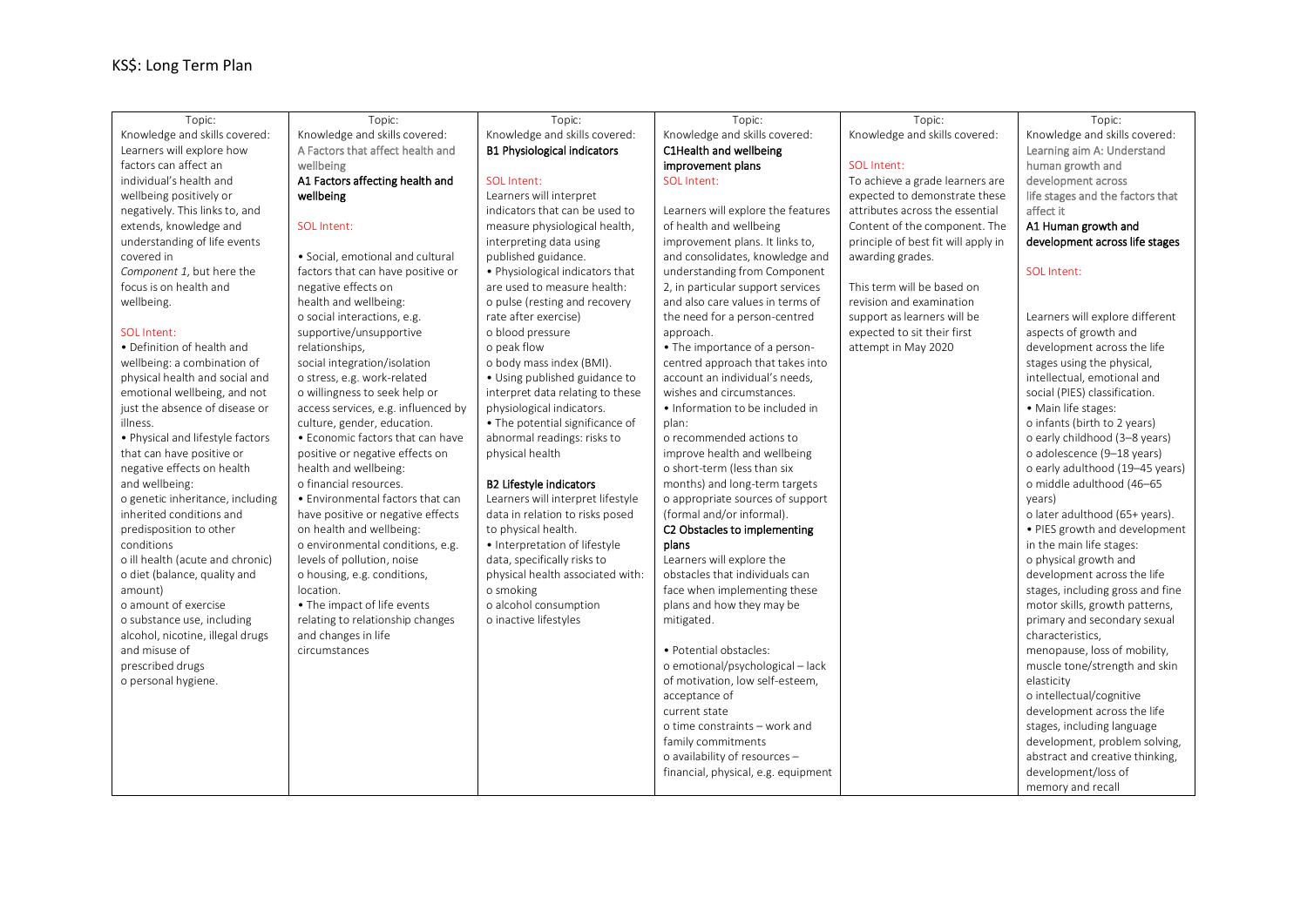|                                                                                                                                                                                                                                                                                                                                                                                                                                                                                                                                                                                                                                                                                                                                                                                                                                                                                    |                                                                                                                                                                                                                                                                                                                                                                                                                                                                                                                                                                                                                                                                                                                                                                                                                                                                       |                                                                                                                                                                                                                                                                                                                                                                                                                                                                                                                                                                                                                                                                                      | o unachievable targets -<br>unachievable for the individual or<br>unrealistic timescale<br>o lack of support, e.g. from family<br>and friends<br>o other factors specific to<br>individual - ability/disability,<br>addiction<br>o barriers to accessing identified<br>services.                                                                                                                                                                                                                                                                                                                                                                                                                                                                                        |                                                                                                                                                                                                                                                                                                                                                                                                                                                                                                                                                                                                                                                                                                                                                                         | o emotional development<br>across the life stages, including<br>bonding and attachment,<br>independence and self-esteem,<br>security, contentment, self-<br>image<br>o social development across the<br>life stages, including the<br>formation of relationships<br>with others and the<br>socialisation process.                                                                                                                                                                                                                                                                                                                                                                                                                                                                                                                                                                                                                         |
|------------------------------------------------------------------------------------------------------------------------------------------------------------------------------------------------------------------------------------------------------------------------------------------------------------------------------------------------------------------------------------------------------------------------------------------------------------------------------------------------------------------------------------------------------------------------------------------------------------------------------------------------------------------------------------------------------------------------------------------------------------------------------------------------------------------------------------------------------------------------------------|-----------------------------------------------------------------------------------------------------------------------------------------------------------------------------------------------------------------------------------------------------------------------------------------------------------------------------------------------------------------------------------------------------------------------------------------------------------------------------------------------------------------------------------------------------------------------------------------------------------------------------------------------------------------------------------------------------------------------------------------------------------------------------------------------------------------------------------------------------------------------|--------------------------------------------------------------------------------------------------------------------------------------------------------------------------------------------------------------------------------------------------------------------------------------------------------------------------------------------------------------------------------------------------------------------------------------------------------------------------------------------------------------------------------------------------------------------------------------------------------------------------------------------------------------------------------------|-------------------------------------------------------------------------------------------------------------------------------------------------------------------------------------------------------------------------------------------------------------------------------------------------------------------------------------------------------------------------------------------------------------------------------------------------------------------------------------------------------------------------------------------------------------------------------------------------------------------------------------------------------------------------------------------------------------------------------------------------------------------------|-------------------------------------------------------------------------------------------------------------------------------------------------------------------------------------------------------------------------------------------------------------------------------------------------------------------------------------------------------------------------------------------------------------------------------------------------------------------------------------------------------------------------------------------------------------------------------------------------------------------------------------------------------------------------------------------------------------------------------------------------------------------------|-------------------------------------------------------------------------------------------------------------------------------------------------------------------------------------------------------------------------------------------------------------------------------------------------------------------------------------------------------------------------------------------------------------------------------------------------------------------------------------------------------------------------------------------------------------------------------------------------------------------------------------------------------------------------------------------------------------------------------------------------------------------------------------------------------------------------------------------------------------------------------------------------------------------------------------------|
| Milestones/outcomes:<br><b>HPA:</b> To know how all factors<br>can affect an individual's health<br>and wellbeing positively or<br>negatively.<br>To be able to explain the<br>definition of health and<br>wellbeing giving a combination<br>of physical health and social<br>and emotional wellbeing.<br><b>MPA:</b> To know how some<br>factors can affect an<br>individual's health and<br>wellbeing positively or<br>negatively.<br>To be able to describe the<br>definition of health and<br>wellbeing giving a combination<br>of physical health and social<br>and emotional wellbeing.<br><b>Transition</b> To know how one<br>factor can affect an individual's<br>health and wellbeing positively<br>or negatively.<br>To be able to identify the<br>meaning of health and<br>wellbeing giving a combination<br>of physical health and social<br>and emotional wellbeing. | Milestones/outcomes:<br><b>HPA:</b> To know how all factors can<br>affect an individual's health and<br>wellbeing positively or negatively.<br>To be able to explain the<br>definition of health and wellbeing<br>giving a combination of physical<br>health and social and emotional<br>wellbeing.<br><b>MPA:</b> To know how some factors<br>can affect an individual's health<br>and wellbeing positively or<br>negatively.<br>To be able to describe the<br>definition of health and wellbeing<br>giving a combination of physical<br>health and social and emotional<br>wellbeing.<br>Transition To know how one<br>factor can affect an individual's<br>health and wellbeing positively or<br>negatively.<br>To be able to identify the<br>meaning of health and wellbeing<br>giving a combination of physical<br>health and social and emotional<br>wellbeing. | Milestones/outcomes:<br>HPA: To know how<br>Physiological indicators are<br>used to measure health and<br>how to interpret data.<br>To be able to interpret lifestyle<br>data in relation to risks posed<br>to physical health.<br><b>MPA:</b> To know how<br>Physiological indicators are<br>used to measure health and<br>how to interpret data.<br>To be able to interpret most<br>lifestyle data in relation to risks<br>posed to physical health.<br><b>Transition:</b> To know how<br>Physiological indicators are<br>used to measure health and<br>how to interpret data.<br>To be able to interpret some<br>lifestyle data in relation to risks<br>posed to physical health. | Milestones/outcomes:<br><b>HPA:</b> To Know the features of<br>health and wellbeing<br>improvement plans<br>To be able to assess the<br>importance of a person-centred<br>approach that takes into account<br>an individual's needs, wishes and<br>circumstances.<br><b>MPA:</b> To Know most features of<br>health and wellbeing<br>improvement plans.<br>To be able to explain the<br>importance of a person-centred<br>approach that takes into account<br>an individual's needs, wishes and<br>circumstances.<br>Transition: To Know name some<br>features of health and wellbeing<br>improvement plans.<br>To be able to describe the<br>importance of a person-centred<br>approach that takes into account<br>an individual's needs, wishes and<br>circumstances. | Milestones/outcomes:<br><b>HPA:</b> To Know the features of<br>health and wellbeing<br>improvement plans<br>To be able to assess the<br>importance of a person-centred<br>approach that takes into<br>account an individual's needs,<br>wishes and circumstances.<br><b>MPA:</b> To Know most features of<br>health and wellbeing<br>improvement plans.<br>To be able to explain the<br>importance of a person-centred<br>approach that takes into<br>account an individual's needs,<br>wishes and circumstances.<br>Transition: To Know name<br>some features of health and<br>wellbeing improvement plans.<br>To be able to describe the<br>importance of a person-centred<br>approach that takes into<br>account an individual's needs,<br>wishes and circumstances. | Milestones/outcomes:<br><b>HPA:</b> To know the different<br>aspects of growth and<br>development across the life<br>stages using the physical,<br>intellectual, emotional and<br>social (PIES) classification.<br>To be able to assess how<br>people develop in all aspects of<br>development through all life<br>stages.<br><b>MPA:</b> To know the different<br>aspects of growth and<br>development across the life<br>stages using the physical,<br>intellectual, emotional and<br>social (PIES) classification.<br>To be able to explain how<br>people develop in all aspects of<br>development through all life<br>stages.<br>Transition: To know the<br>different aspects of growth and<br>development across the life<br>stages using the physical,<br>intellectual, emotional and<br>social (PIES) classification.<br>To be able to describe how<br>people develop in all aspects of<br>development through all life<br>stages. |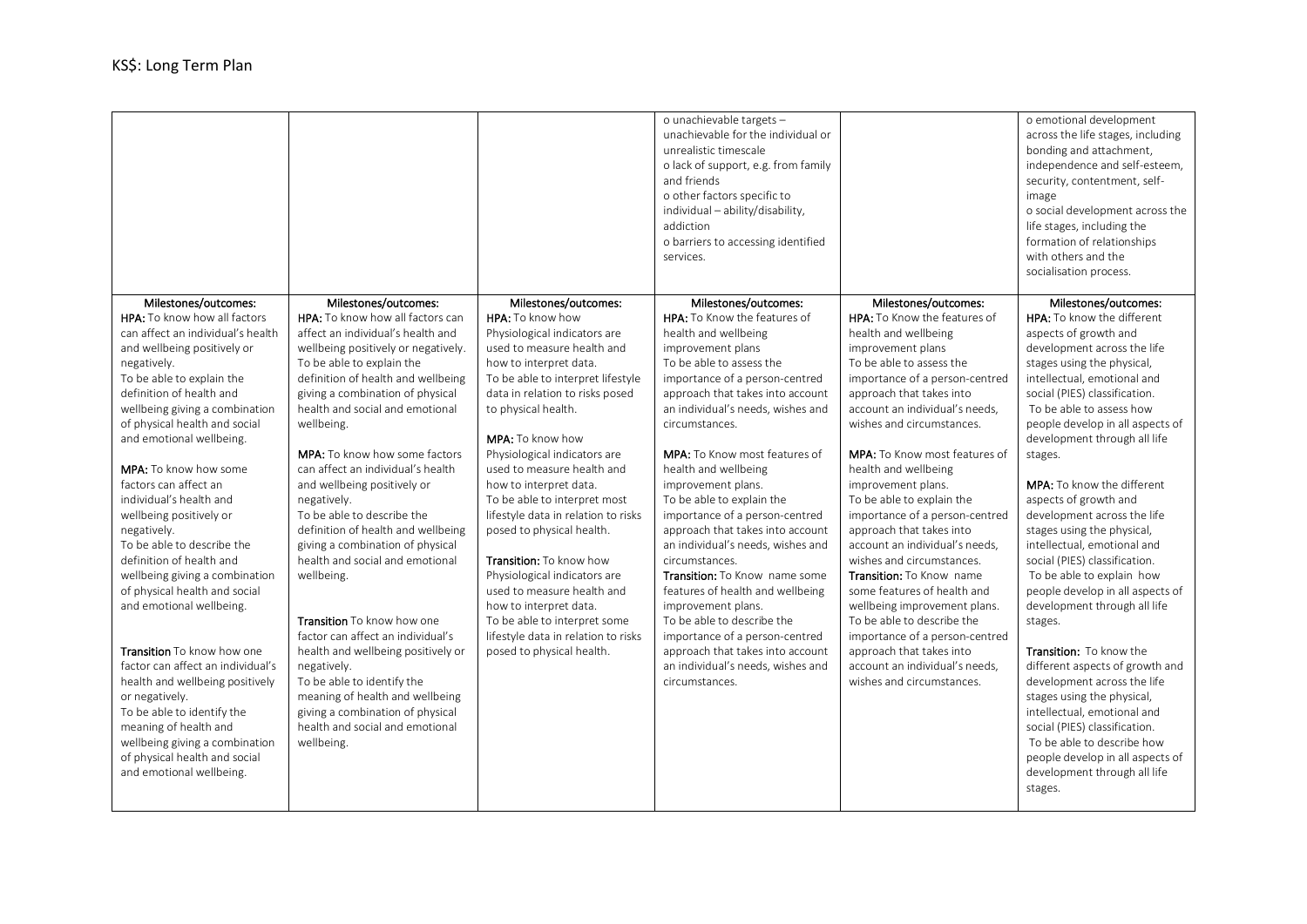| Year 11                           |                                     |                                   |                                     |                                 |                               |  |
|-----------------------------------|-------------------------------------|-----------------------------------|-------------------------------------|---------------------------------|-------------------------------|--|
| Autumn 1                          | Autumn 2                            | Spring 1                          | Spring 2                            | Summer 1                        | Summer 2                      |  |
| Topic:                            | Topic:                              | Topic:                            | Topic:                              | Topic:                          | Topic:                        |  |
| Knowledge and skills covered:     | Knowledge and skills covered:       | Knowledge and skills covered:     | Knowledge and skills covered:       | Knowledge and skills covered:   | Knowledge and skills covered: |  |
| A2 Factors affecting growth and   | Learning aim B: Investigate how     | Learning aim B: Investigate how   | <b>Summary of assessment</b>        |                                 |                               |  |
| development                       | individuals deal with life events   | individuals deal with life events |                                     | SOL Intent:                     | SOL Intent:                   |  |
|                                   | B1 Different types of life event    | B1 Different types of life event  | SOL Intent:#                        | Revision and completion of      |                               |  |
|                                   |                                     |                                   | This external component builds      | internally assessed units to at |                               |  |
| SOL Intent:                       | SOL Intent:                         | SOL Intent:                       | on knowledge, understanding         | least target grades.            |                               |  |
| Learners will explore the         | Life events are expected or         | Life events are expected or       | and skills acquired and developed   |                                 |                               |  |
| different factors that can affect | unexpected events that occur in     | unexpected events that occur      | in Components 1 and 2. Learners     | Students should have            |                               |  |
| an individual's growth and        | an individual's life. Learners will | in an individual's life. Learners | will be given a case study and will | completed the course and be     |                               |  |
| development.                      | explore the different events that   | will explore the different events | assess an individual's health and   | preparing for public            |                               |  |
| Different factors will impact on  | can impact on people's physical,    | that can impact on people's       | wellbeing, drawing on their         | examination                     |                               |  |
| different aspects of growth and   | intellectual, emotional and social  | physical, intellectual, emotional | understanding of life events from   |                                 |                               |  |
| development.                      | development.                        | and social development.           | Component 1. They will design a     |                                 |                               |  |
| · Physical factors, to include:   | • Physical events, to include:      | · Physical events, to include:    | health and wellbeing                |                                 |                               |  |
| o genetic inheritance             | o accident/injury                   | o accident/injury                 | improvement plan that draws on      |                                 |                               |  |
| o experience of illness and       | o ill health.                       | o ill health.                     | their knowledge of services and     |                                 |                               |  |
| disease                           | • Relationship changes, to          | • Relationship changes, to        | care values from Component 2.       |                                 |                               |  |
| o diet and lifestyle choices      | include:                            | include:                          | A task worth 6                      |                                 |                               |  |
| o appearance.                     | o entering into relationships       | o entering into relationships     | 0 marks will be completed under     |                                 |                               |  |
| • Social and cultural factors, to | o marriage                          | o marriage                        | supervised conditions. The          |                                 |                               |  |
| include:                          | o divorce                           | o divorce                         | supervised assessment period is     |                                 |                               |  |
| o culture, e.g. community         | o parenthood                        | o parenthood                      | two hours and must be arranged      |                                 |                               |  |
| involvement, religion, gender     | o bereavement.                      | o bereavement.                    | in the period timetabled by         |                                 |                               |  |
| roles and expectations            | • Life circumstances, to include:   | · Life circumstances, to include: | Pearson.                            |                                 |                               |  |
| o educational experiences         | o moving house, school or job       | o moving house, school or job     | Assessment availability is twice a  |                                 |                               |  |
| o the influence of role models    | o exclusion from education          | o exclusion from education        | year: February and May/June         |                                 |                               |  |
| o the influence of social         | o redundancy                        | o redundancy                      | from 2019 onwards.                  |                                 |                               |  |
| isolation                         | o imprisonment                      | o imprisonment                    | Sample assessment materials will    |                                 |                               |  |
| o personal relationships with     | o retirement.                       | o retirement.                     | be available to help centres        |                                 |                               |  |
| friends and family.               |                                     |                                   | prepare learners for assessment     |                                 |                               |  |
| • Economic factors, to include:   |                                     |                                   |                                     |                                 |                               |  |
| o income/wealth                   |                                     |                                   |                                     |                                 |                               |  |
| o material possessions.           |                                     |                                   |                                     |                                 |                               |  |
| Milestones/outcomes:              | Milestones/outcomes:                | Milestones/outcomes:              | Milestones/outcomes:                | Milestones/outcomes:            |                               |  |
| HPA:                              | HPA: To know factors that affect    | HPA: To know factors that         | HPA: To know factors that affect    | HPA: To know factors that       |                               |  |
| To know factors that affect       | health and wellbeing. They          | affect health and wellbeing.      | health and wellbeing. They          | affect health and wellbeing.    |                               |  |
| health and wellbeing. They        | explain clearly how different       | They explain clearly how          | explain clearly how different       | They explain clearly how        |                               |  |
| explain clearly how different     | factors have positive and negative  | different factors have positive   | factors have positive and           | different factors have positive |                               |  |
| factors have positive and         | impacts on health and wellbeing,    | and negative impacts on health    | negative impacts on health and      | and negative impacts on health  |                               |  |
| negative impacts on health and    | including the impact of a specific  | and wellbeing, including the      | wellbeing, including the impact     | and wellbeing, including the    |                               |  |
| wellbeing, including the impact   | life event on wellbeing and to be   | impact of a specific life event   | of a specific life event on         | impact of a specific life event |                               |  |
| of a specific life event on       | able to design a health and         | on wellbeing                      | wellbeing                           | on wellbeing                    |                               |  |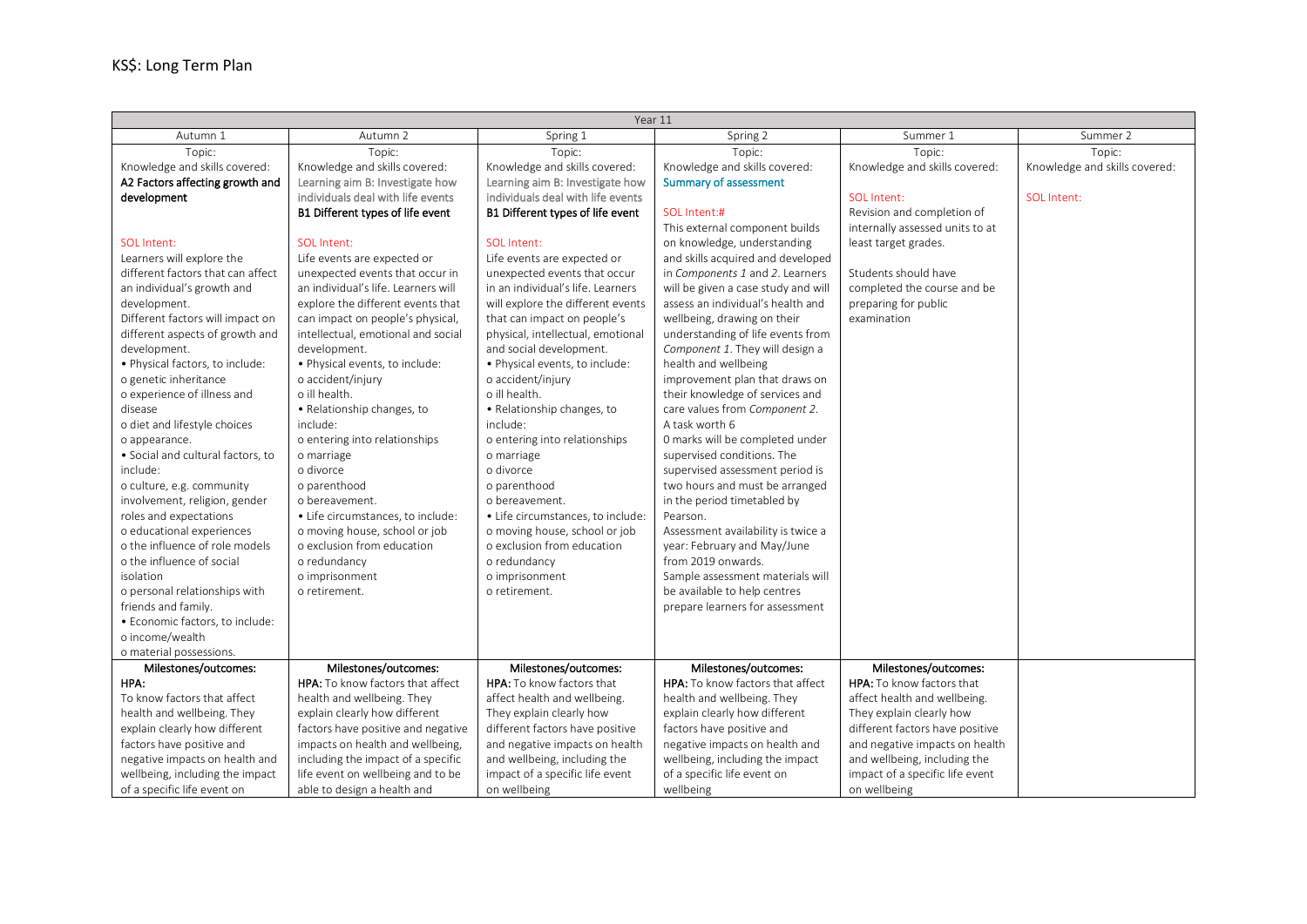wellbeing and to be able to design a health and wellbeing improvement plan that clearly describes recommendations, with specific and realistic shortand long-term targets, and sources of support that are linked to the targets. They provide a clear and convincing justification for the plan in terms of how it links to needs, wishes and circumstances of the individual. They clearly describe potential obstacles that might arise in keeping to the plan and make realistic suggestions for how these might be overcome MPA: To know how to demonstrate the ability to interpret lifestyle and physiological data to explain factors that could potentially affect an individual's current and future physical health. To be able to design a health and wellbeing improvement plan that describes recommendations, with associated and specific targets and sources of support that are linked to the targets. They can provide some justification for the plan in terms of how it links to needs, wishes and circumstances of the individual. They identify obstacles that might arise in keeping to the plan and make suggestions for how these may be overcome Transition: To know different factors that have positive or negative impacts on health and wellbeing, including identifying wellbeing improvement plan that clearly describes recommendations, with specific and realistic short- and long-term targets, and sources of support that are linked to the targets. They provide a clear and convincing justification for the plan in terms of how it links to needs, wishes and circumstances of the individual. They clearly describe potential obstacles that might arise in keeping to the plan and make realistic suggestions for how these might be overcome MPA: To know how to demonstrate the ability to interpret lifestyle and physiological data to explain factors that could potentially affect an individual's current and future physical health. To be able to design a health and wellbeing improvement plan that describes recommendations, with associated and specific targets and sources of support that are linked to the targets. They can provide some justification for the plan in terms of how it links to needs, wishes and circumstances of the individual. They identify obstacles that might arise in keeping to the plan and make suggestions for how these may be overcome Transition: To know different factors that have positive or negative impacts on health and wellbeing, including identifying relevant information about the impact of a specific life event To be able to Learners design a simple health and wellbeing improvement plan that includes To be able to design a health and wellbeing improvement plan that clearly describes recommendations, with specific and realistic short- and longterm targets, and sources of support that are linked to the targets. They provide a clear and convincing justification for the plan in terms of how it links to needs, wishes and circumstances of the individual. They clearly describe potential obstacles that might arise in keeping to the plan and make realistic suggestions for how these might be overcome MPA: To know how to demonstrate the ability to interpret lifestyle and physiological data to explain factors that could potentially affect an individual's current and future physical health. To be able to design a health and wellbeing improvement plan that describes recommendations, with associated and specific targets and sources of support that are linked to the targets. They can provide some justification for the plan in terms of how it links to needs, wishes and circumstances of the individual. They identify obstacles that might arise in keeping to the plan and make suggestions for how these may be overcome Transition: To know how different factors have positive or negative impacts on health and wellbeing, including the impact of a specific life event on wellbeing To be able to design a health and wellbeing improvement plan that clearly describes recommendations, with specific and realistic short- and long-term targets, and sources of support that are linked to the targets. They provide a clear and convincing justification for the plan in terms of how it links to needs, wishes and circumstances of the individual. They clearly describe potential obstacles that might arise in keeping to the plan and make realistic suggestions for how these might be overcome MPA: To know how to demonstrate the ability to interpret lifestyle and physiological data to explain factors that could potentially affect an individual's current and future physical health. To be able to design a health and wellbeing improvement plan that describes recommendations, with associated and specific targets and sources of support that are linked to the targets. They can provide some justification for the plan in terms of how it links to needs, wishes and circumstances of the individual. They identify obstacles that might arise in keeping to the plan and make suggestions for how these may be overcome Transition: To know how different factors have positive or negative impacts on health and wellbeing, including the impact of a specific life event on wellbeing

To be able to design a health and wellbeing improvement plan that clearly describes recommendations, with specific and realistic short- and longterm targets, and sources of support that are linked to the targets. They provide a clear and convincing justification for the plan in terms of how it links to needs, wishes and circumstances of the individual. They clearly describe potential obstacles that might arise in keeping to the plan and make realistic suggestions for how these might be overcome MPA: To know how to demonstrate the ability to interpret lifestyle and physiological data to explain factors that could potentially affect an individual's current and future physical health. To be able to design a health and wellbeing improvement plan that describes recommendations, with associated and specific targets and sources of support that are linked to the targets. They can provide some justification for the plan in terms of how it links to needs, wishes and circumstances of the individual. They identify obstacles that might arise in keeping to the plan and make suggestions for how these may be overcome

Transition: To know how different factors have positive or negative impacts on health and wellbeing, including the impact of a specific life event on wellbeing